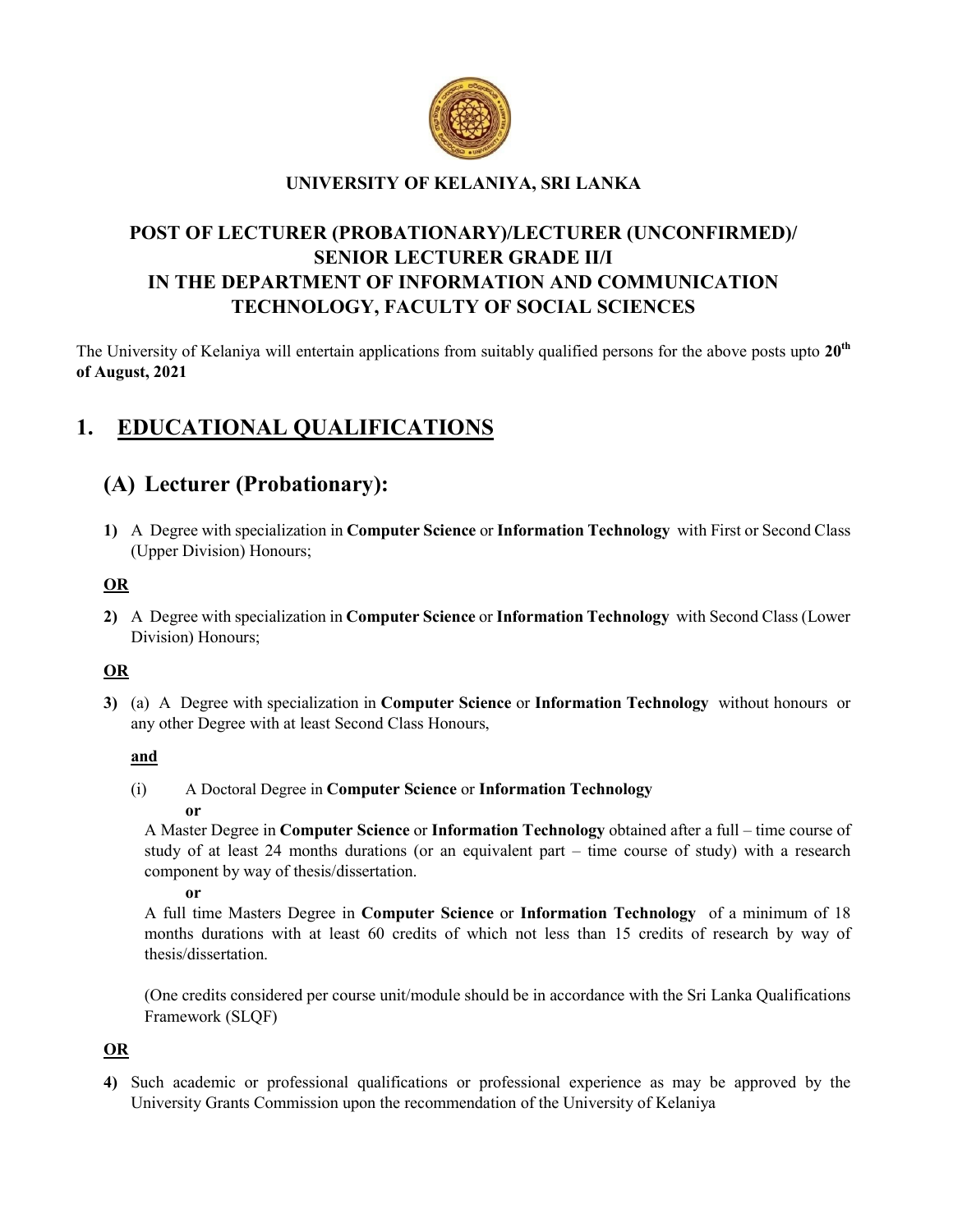#### NOTES:

- I. Candidates who are eligible under category A (1) above will be interviewed and evaluated first.
- II. Candidates who are eligible under Category A (2) and A (3) above could be invited for an interview only if applicants qualified under category  $A(1)$  above are either not available or found to be unsuitable by the Selection Committee after interview and evaluation. Appointment of Candidates under Categories A (2) and A (3) would require the approval of the University Grants Commission.
- III. Candidates eligible under category A (4) above will be invited for an interview only if there are no suitable candidates under category  $A(1)$ ,  $A(2)$ ,  $A(3)$ . Appointment of a candidate under category  $A(4)$  requires the approval of the University Grants Commission.
- IV. All candidates are required to make a presentation before the Selection Committee in order to prove their teaching ability as Lecturer (Probationary)

# (B) Lecturer (Unconfirmed):

(1) Candidates who are applying for above post should possess academic qualifications required for Lecturer (Probationary).

## AND

#### (2) (i) A Doctoral Degree in Computer Science or Information Technology

#### or

A Master Degree in Computer Science or Information Technology obtained after a full – time course of study of at least 24 months durations (or an equivalent part – time course of study) with a research component by way of thesis/dissertation.

or

A full time Masters Degree in Computer Science or Information Technology of a minimum of 18 months durations with at least 60 credits of which not less than 15 credits of research by way of thesis/dissertation.

(One credits considered per course unit/module should be in accordance with the Sri Lanka Qualifications Framework (SLQF)

## AND

(3) Less than (06) years experience in one or more of the following:

- i. Teaching at University Level,
- ii. Professional experience,
- iii. Research in a recognized Institution,
- iv. Postgraduate Studies to acquire the qualifications stipulated at (2) above.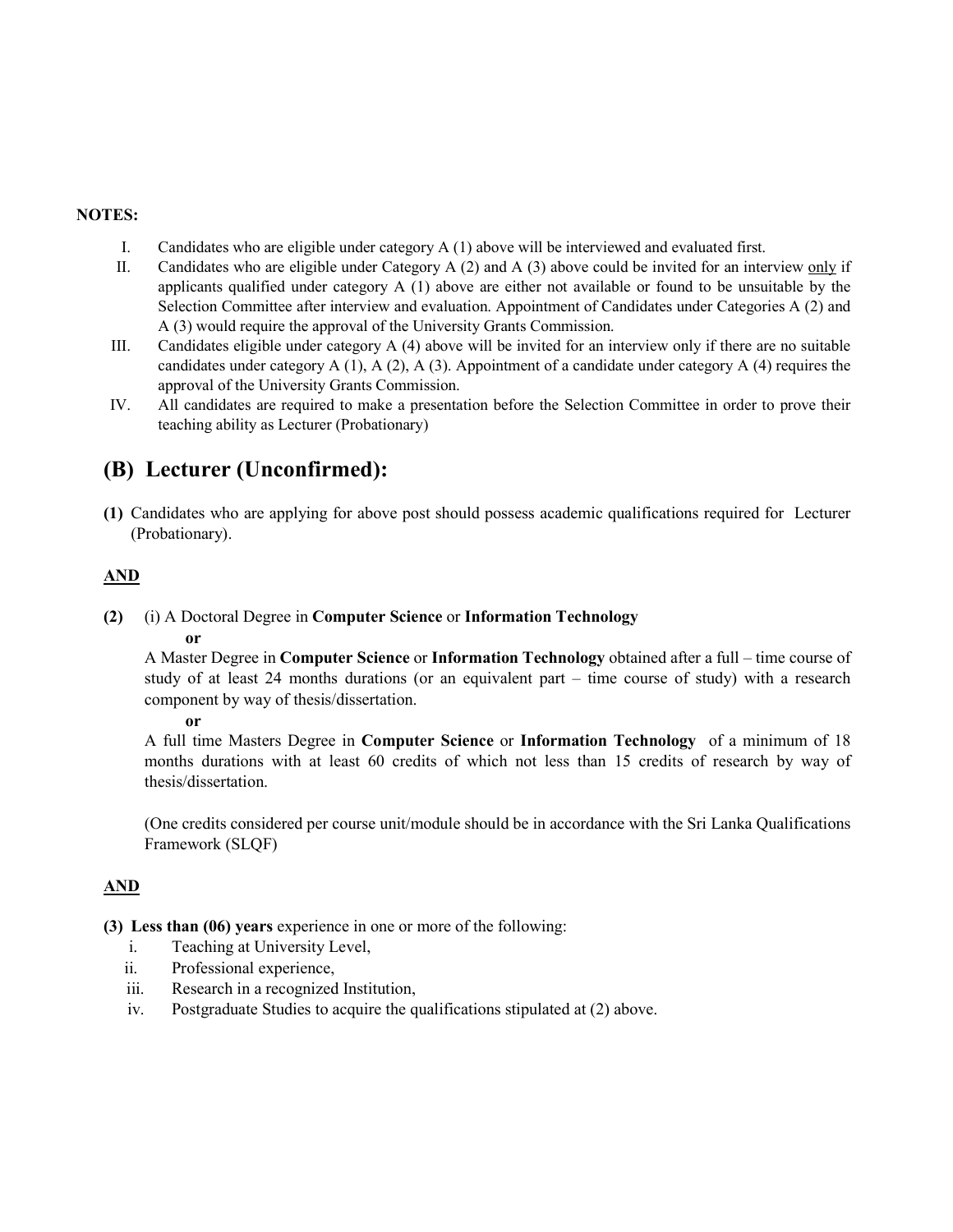# (C) Senior Lecturer Grade II:

(1) Candidates who are applying for above post should possess academic qualifications required for Lecturer (Probationary)

#### AND

(2) (i) A Doctoral Degree in Computer Science or Information Technology

#### or

A Master Degree in Computer Science or Information Technology obtained after a full – time course of study of at least 24 months durations (or an equivalent part – time course of study) with a research component by way of thesis/dissertation.

#### or

A full time Masters Degree in Computer Science or Information Technology of a minimum of 18 months durations with at least 60 credits of which not less than 15 credits of research by way of thesis/dissertation.

(One credits considered per course unit/module should be in accordance with the Sri Lanka Qualifications Framework (SLQF)

#### AND

(3) At least six (06) years experience in one or more of the following:

- I. Teaching at University Level,
- II. Professional experience,
- III. Research in a recognized Institution,
- IV. Postgraduate Studies to acquire the qualifications stipulated at (2) above.

## (D) Senior Lecturer Grade I:

(1) Candidates who are applying for above post should possess academic qualifications required for Lecturer (Probationary)

## AND

(2) (i) A Doctoral Degree in Computer Science or Information Technology :

or

 A Master Degree in Computer Science or Information Technology obtained after a full – time course of study of at least 24 months durations (or an equivalent part – time course of study) with a research component by way of thesis/dissertation.

or

A full time Masters Degree in Computer Science or Information Technology of a minimum of 18 months durations with at least 60 credits of which not less than 15 credits of research by way of thesis/dissertation.

(One credits considered per course unit/module should be in accordance with the Sri Lanka Qualifications Framework (SLQF)